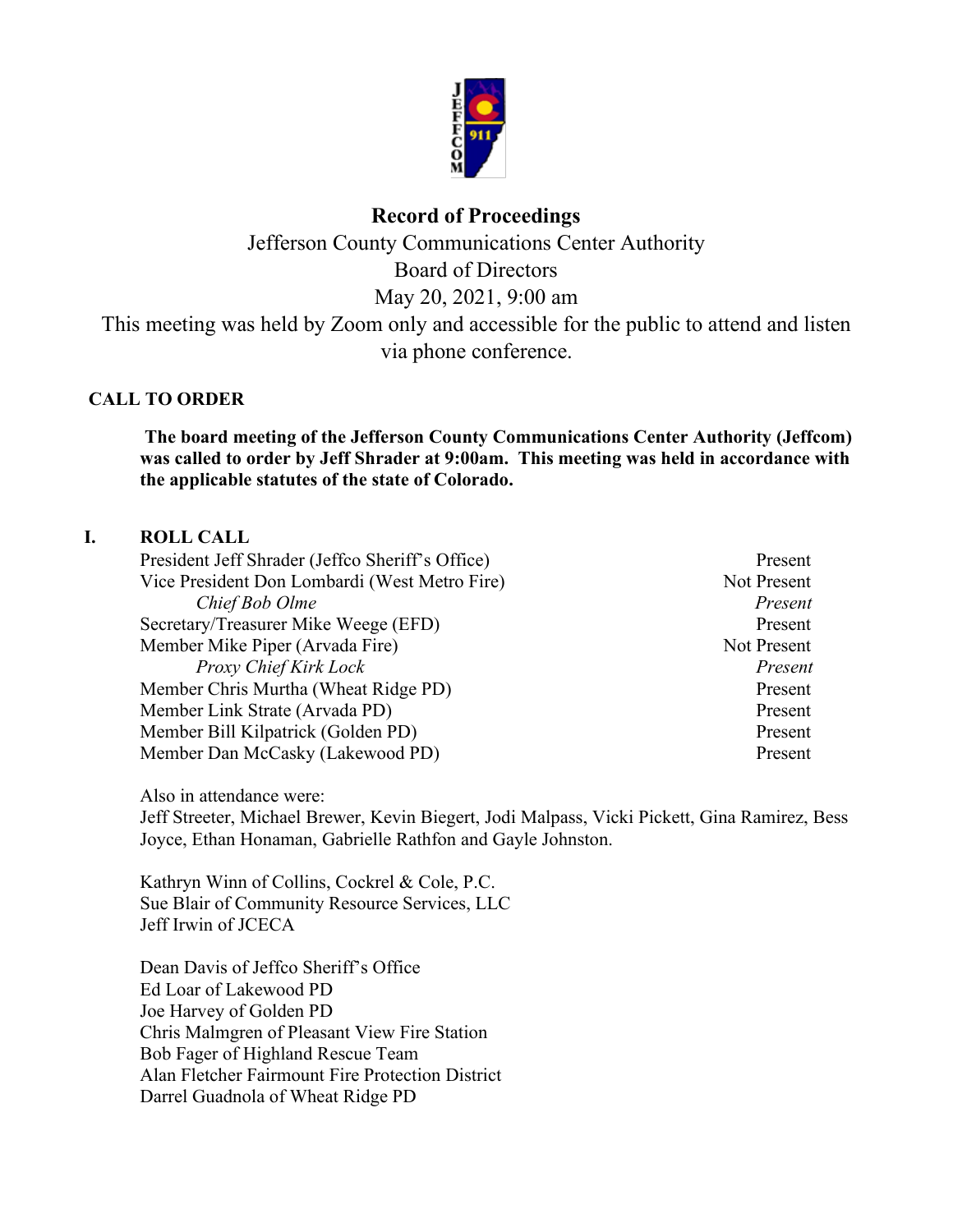Candace Harris with Arvada PD Kelly Newman with Arvada PD

**II. PUBLIC COMMENT – (Limited to 3 minutes each)** No public comment

### **III. APPROVAL OF RECORD OF PROCEEDINGS**

**MOTION: It was moved by Link Strate and seconded by Mike Weege to approve the record of proceedings of the board meeting for April 15, 2021. The motion was voted upon and approved unanimously.**

### **IV. REPORTS**

- A. Financial and Budget Update (CRS) Community Resource of Colorado Ms. Sue Blair
	- April 2021 Financial Statements Sue Blair presented the April financial statements and reviewed with the Board the comparison of budget to actual revenue and expenditures. Revenues and expenditures are on track according to the budget. Ms. Blair would like to open Edge accounts with Colo Trust for the Contingency and Capital accounts to gain better interest.
- B. Executive Director Update
	- General Update and Overview
	- The Annual report was sent out last week.
	- Jeffcom received their final Assessment report from CALEA last week. The report did not contain any negative feedback. Mr. Streeter will send out the report to the Board members.
	- Mobile Communication Vehicle update there are no vehicles available for purchase due to supply and demand. Ford has our order, but delivery is unknown at this stage. It might be the end of the year before delivery of the vehicle. JCECA is a partner in this vehicle funding and is aware of the delay and agreed to carry over the vehicle funding to 2022 if needed.
	- Jeffcom has 7 trainees on the floor with 10 new hires in our May  $10<sup>th</sup>$  academy.
	- Working closely with R1 and their purchasing department. The IGA is currently with legal and will come before the Board. The IGA is establishing the CAD services. R1 will pay for the increases to TriTech and the annual fees. R1 is pressed for time and want invoicing on this budget by June  $30<sup>th</sup>$ .
	- CueHit Pilot Program Presentation (Kevin Biegert)
	- A brief press release was put out a couple weeks ago about this pilot program and Jeffcom's partnership with CueHit.
	- CueHit was looking for a large PSAP to pilot the program and Jeffcom is one of two agencies testing it. The other PSAP is in New Jersey.
	- The pilot program only looks at cellular 911 calls only. Jeffcom has included 16 incident types, no admin calls and no EMD/EFD calls. Two days after calling 911, the caller receives a two-question survey via text. How did we do on a scale of 1-5. If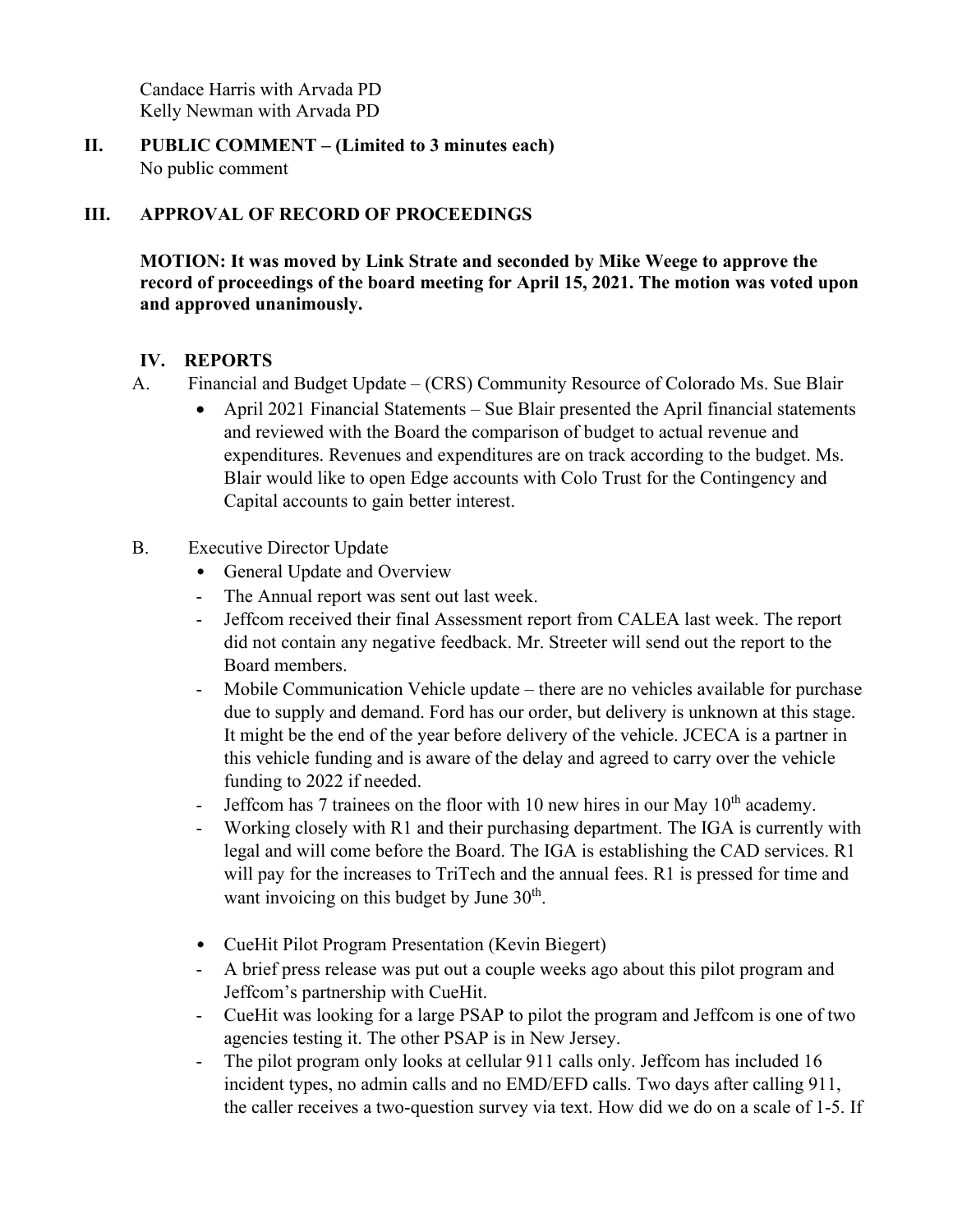they score 3 or less, it pops up a question if they would like to be contacted. Third question is please leave any comments.

- Community Engagement is one of our goals on our three-year roadmap and this helps achieve that. It is a brief snapshot of how we are doing, and we are receiving a satisfaction score of 87.88%.
- It is highly configurable, and Jeffcom would like to work with our partnering agencies on expanding this program.
- PowerPoint presentation is attached hereto and incorporated herein.
- C. Legal Update Ms. Kathryn Winn
	- Working with R1 on the CAD IGA and anticipate bringing it to the Board in June.
	- Following up on the Investigation and Discipline policies and having them reviewed by an Employment Defense Counsel. Looking at if the policies require more formality.

#### **VI. OLD BUSINESS**

Request if there is a way to relay information if an officer or fire fighter has been injured to push the information out faster. Generally, the agency involved pushes out information.

#### **VII. EXECUTIVE SESSION**

#### **VIII. ADJOURNMENT**

**MOTION: There being no further business to be presented it was moved by Jeff Shrader to adjourn the board meeting of the Jefferson County Communications Center Authority board of directors. The motion was voted upon and carried.**

**Meeting was adjourned at 9:41am.**

Prepared by Gayle Johnston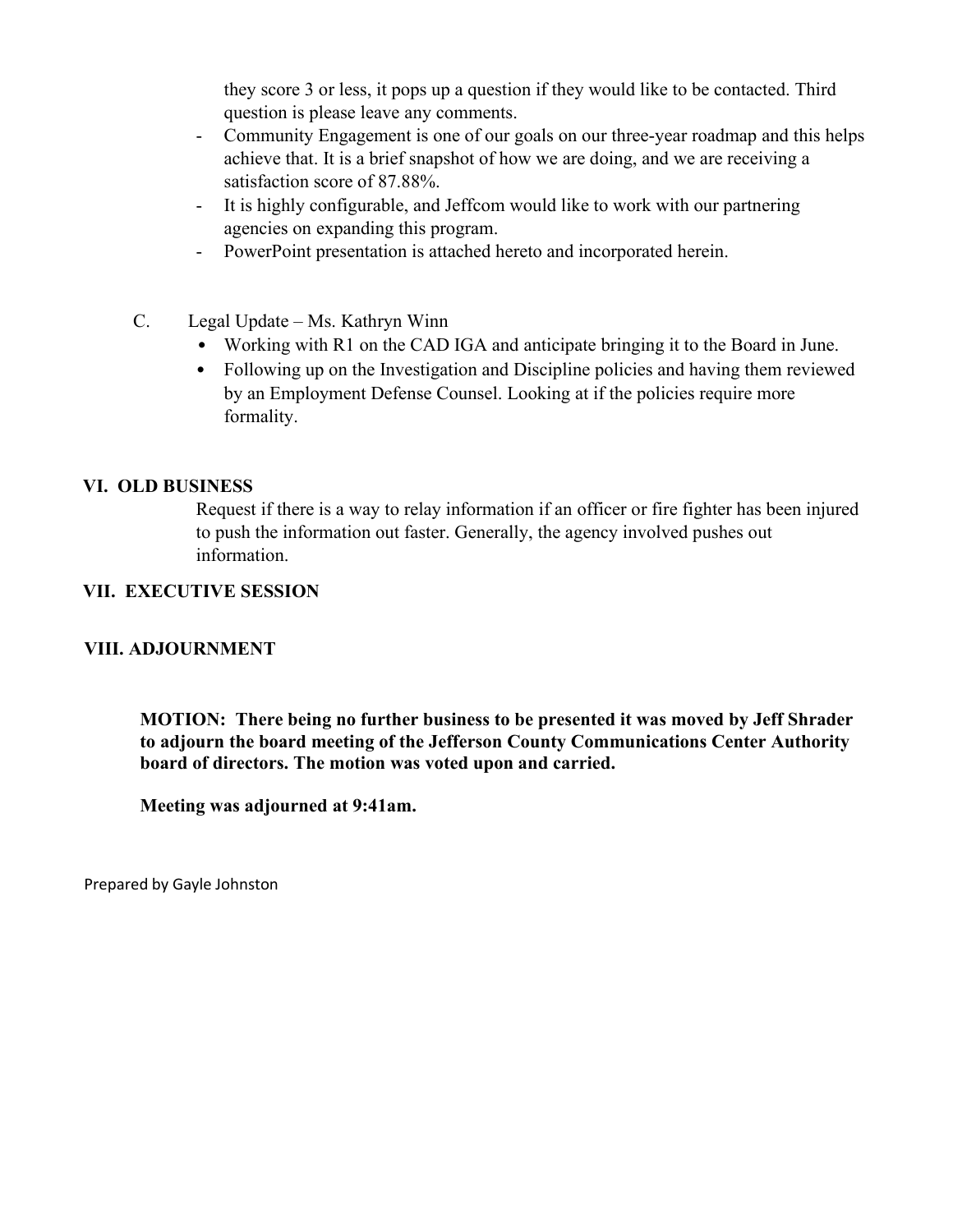

# Summary



- CueHit offers a Community Engagement and Citizen Connection platform linked to CAD and other public safety data sources.
- The platform offers a wide variety of use cases and is highly adaptable to the specific needs of 911, Law Enforcement, and Fire/EMS.
- Jeffcom is currently functioning as a pilot customer for CueHit, providing product feedback, user stories, and real-world experience.

*Jeffcom 911 is the lifeline between our community & emergency services* 

# Capabilities for 911

#### • Satisfaction surveys

- ⁃ Currently the primary use case for Jeffcom
- ⁃ 911 callers (cellular only) are sent automated surveys based on rules, filters, and a minimum amount of time since the incident occurred
- NG911 functions
	- ⁃ Advanced loca�on finding methods
	- ⁃ Caller's ability to text back/forth with ECS personnel
	- ⁃ Video conferencing
	- ⁃ File sharing, service referrals, and more
- Text-based updates on a call for service
	- ⁃ Unit assignment and ETA
		- ⁃ Call close-out updates (case number, officer name, etc.)

*Jeffcom 911 is the lifeline between our community & emergency services*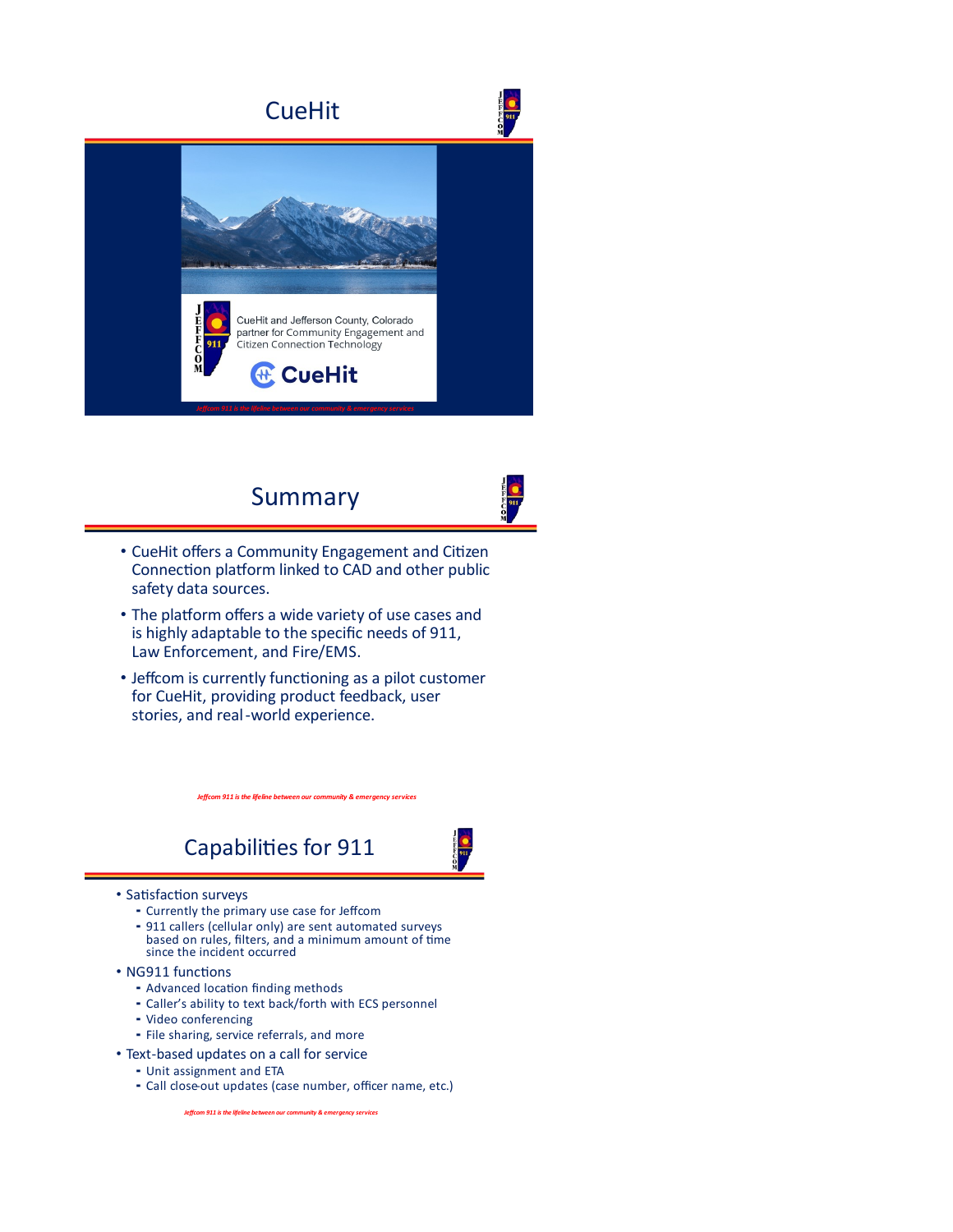## Satisfaction Surveys

- Highly configurable
- Specific filters and rules are created using problem types, priorities, caller types, etc.
- After a minimum amount of time has passed (48 hours), a text based survey is sent to the 911 caller's phone
- Callers answer 23 questions about the 911 call: ⁃ "How sa�sfied are you with your overall experience calling 911?" (1-5)
	- ⁃ If answer to ques�on #1 is < 2: "Would you be willing to receive a call to discuss addi�onal details about your experience?" (Y/N)
	- ⁃ Please provide any feedback and/or comments you have related to the service provided by the 911 call -taker.

*Jeffcom 911 is the lifeline between our community & emergency services* 





• Jeffcom is currently only sending surveys to the following LAW problem natures:

- ⁃ Burglary
- ⁃ Criminal Trespass
- ⁃ Disturbance
- ⁃ Domes�c
- ⁃ Harassment
- ⁃ Menacing ⁃ Mental Health
- Motor Vehicle Theft
- 
- ⁃ MVA Injury ⁃ MVA Property Damage
- ⁃ MVA Unknown Injury
- ⁃ REDDI
- ⁃ Robbery
- ⁃ Stabbing ⁃ Suicidal Person/A�empt
- ⁃ The�
- 

*Jeffcom 911 is the lifeline between our community & emergency services* 

Results

- Response Rate: 43.3% (701/1619)
- Positive Satisfaction Score: 88.30%

| <b>Very Pleasant</b>                                                                                                                                                                                                | The call-taker was very professional and calm, and                                                                                                                         |
|---------------------------------------------------------------------------------------------------------------------------------------------------------------------------------------------------------------------|----------------------------------------------------------------------------------------------------------------------------------------------------------------------------|
| The questions were many: however, I understand<br>the safety of the officers. The 911 personal was<br>clear to understand with concern for my safety<br>and situation. Thank you for being available in my<br>need. | made sure things were conveyed clearly in a noisy<br>environment.                                                                                                          |
|                                                                                                                                                                                                                     | They were very professional and compassionate                                                                                                                              |
|                                                                                                                                                                                                                     | She was very helpful and kind                                                                                                                                              |
| Awesome job, kept me calm. Thank you                                                                                                                                                                                | She was cool, when I started straying from the<br>specific info she needed, she got it right back on<br>track. It was good we needed the officers as quick<br>as possible. |
| They were efficient and pretty fast at getting the<br>details.                                                                                                                                                      |                                                                                                                                                                            |

Data from 04/30 - Present

*Jeffcom 911 is the lifeline between our community & emergency services*